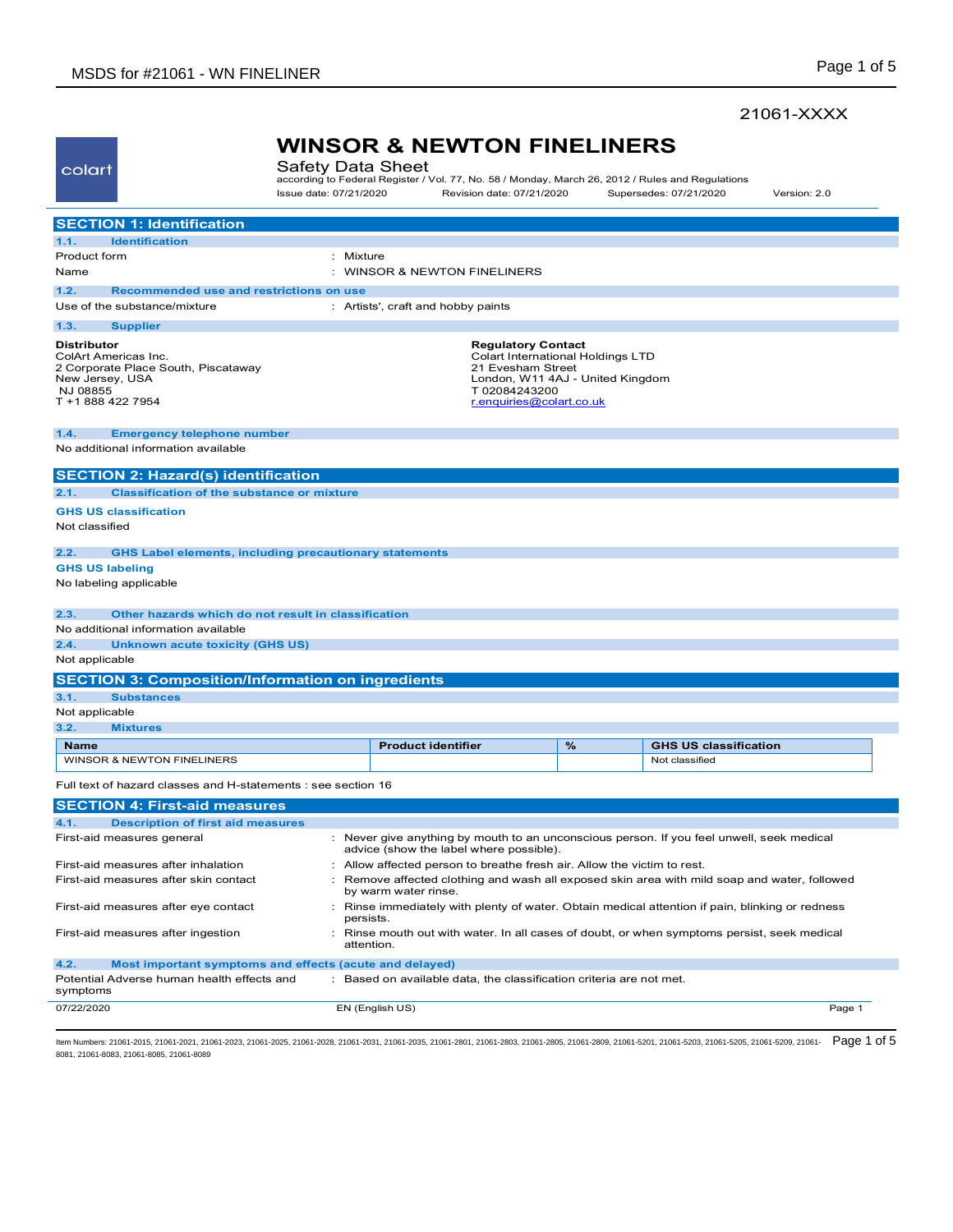## Safety Data Sheet

| according to Federal Register / Vol. 77, No. 58 / Monday, March 26, 2012 / Rules and Regulations        |                                                                                                                                                                                                       |
|---------------------------------------------------------------------------------------------------------|-------------------------------------------------------------------------------------------------------------------------------------------------------------------------------------------------------|
| Symptoms/effects                                                                                        | : Not expected to present a significant hazard under anticipated conditions of normal use.                                                                                                            |
| Immediate medical attention and special treatment, if necessary<br>4.3.                                 |                                                                                                                                                                                                       |
| Treat symptomatically.                                                                                  |                                                                                                                                                                                                       |
| <b>SECTION 5: Fire-fighting measures</b>                                                                |                                                                                                                                                                                                       |
| 5.1.<br>Suitable (and unsuitable) extinguishing media                                                   |                                                                                                                                                                                                       |
| Suitable extinguishing media                                                                            | : Foam. Dry powder. Carbon dioxide. Sand.                                                                                                                                                             |
| Unsuitable extinguishing media                                                                          | : Do not use a heavy water stream.                                                                                                                                                                    |
| 5.2.<br>Specific hazards arising from the chemical                                                      |                                                                                                                                                                                                       |
| Fire hazard<br>Reactivity                                                                               | : No fire hazard.<br>: The product is non-reactive under normal conditions of use, storage and transport.                                                                                             |
|                                                                                                         |                                                                                                                                                                                                       |
| 5.3.<br>Special protective equipment and precautions for fire-fighters<br>Firefighting instructions     | : Use water spray or fog for cooling exposed containers. Exercise caution when fighting any                                                                                                           |
|                                                                                                         | chemical fire. Prevent fire-fighting water from entering environment.                                                                                                                                 |
| Protection during firefighting                                                                          | : Do not enter fire area without proper protective equipment, including respiratory protection.                                                                                                       |
| <b>SECTION 6: Accidental release measures</b>                                                           |                                                                                                                                                                                                       |
| Personal precautions, protective equipment and emergency procedures<br>6.1.                             |                                                                                                                                                                                                       |
| 6.1.1.<br>For non-emergency personnel                                                                   |                                                                                                                                                                                                       |
| Emergency procedures                                                                                    | : Evacuate unnecessary personnel.                                                                                                                                                                     |
| 6.1.2.<br>For emergency responders                                                                      |                                                                                                                                                                                                       |
| Protective equipment                                                                                    | : Equip cleanup crew with proper protection.                                                                                                                                                          |
| Emergency procedures                                                                                    | : Ventilate area.                                                                                                                                                                                     |
| 6.2.<br><b>Environmental precautions</b>                                                                |                                                                                                                                                                                                       |
| Prevent entry to sewers and public waters. Notify authorities if liquid enters sewers or public waters. |                                                                                                                                                                                                       |
| 6.3.<br>Methods and material for containment and cleaning up                                            |                                                                                                                                                                                                       |
| Methods for cleaning up                                                                                 | : Soak up spills with inert solids, such as clay or diatomaceous earth as soon as possible. Collect<br>spillage. Store away from other materials.                                                     |
| 6.4.<br><b>Reference to other sections</b>                                                              |                                                                                                                                                                                                       |
| See Heading 8. Exposure controls and personal protection.                                               |                                                                                                                                                                                                       |
| <b>SECTION 7: Handling and storage</b>                                                                  |                                                                                                                                                                                                       |
| 7.1.<br><b>Precautions for safe handling</b>                                                            |                                                                                                                                                                                                       |
| Precautions for safe handling                                                                           | : Wash hands and other exposed areas with mild soap and water before eating, drinking or<br>smoking and when leaving work. Provide good ventilation in process area to prevent formation<br>of vapor. |
| 7.2.<br><b>Conditions for safe storage, including any incompatibilities</b>                             |                                                                                                                                                                                                       |
| Storage conditions                                                                                      | : Keep only in the original container in a cool, well ventilated place away from : Direct sunlight,<br>Heat sources. Keep container closed when not in use.                                           |
| Incompatible products                                                                                   | : Strong bases. Strong acids.                                                                                                                                                                         |
| Incompatible materials                                                                                  | : Sources of ignition. Direct sunlight.                                                                                                                                                               |
| <b>SECTION 8: Exposure controls/personal protection</b>                                                 |                                                                                                                                                                                                       |
| 8.1.<br><b>Control parameters</b>                                                                       |                                                                                                                                                                                                       |
| <b>WINSOR &amp; NEWTON FINELINERS</b>                                                                   |                                                                                                                                                                                                       |
| Not applicable                                                                                          |                                                                                                                                                                                                       |
|                                                                                                         |                                                                                                                                                                                                       |
| Additional information                                                                                  | : There exist no exposure limits for this material                                                                                                                                                    |
| 8.2.<br><b>Appropriate engineering controls</b>                                                         |                                                                                                                                                                                                       |
| No additional information available                                                                     |                                                                                                                                                                                                       |
| 8.3.<br>Individual protection measures/Personal protective equipment                                    |                                                                                                                                                                                                       |
|                                                                                                         |                                                                                                                                                                                                       |
| 07/22/2020                                                                                              | EN (English US)<br>2/5                                                                                                                                                                                |
|                                                                                                         |                                                                                                                                                                                                       |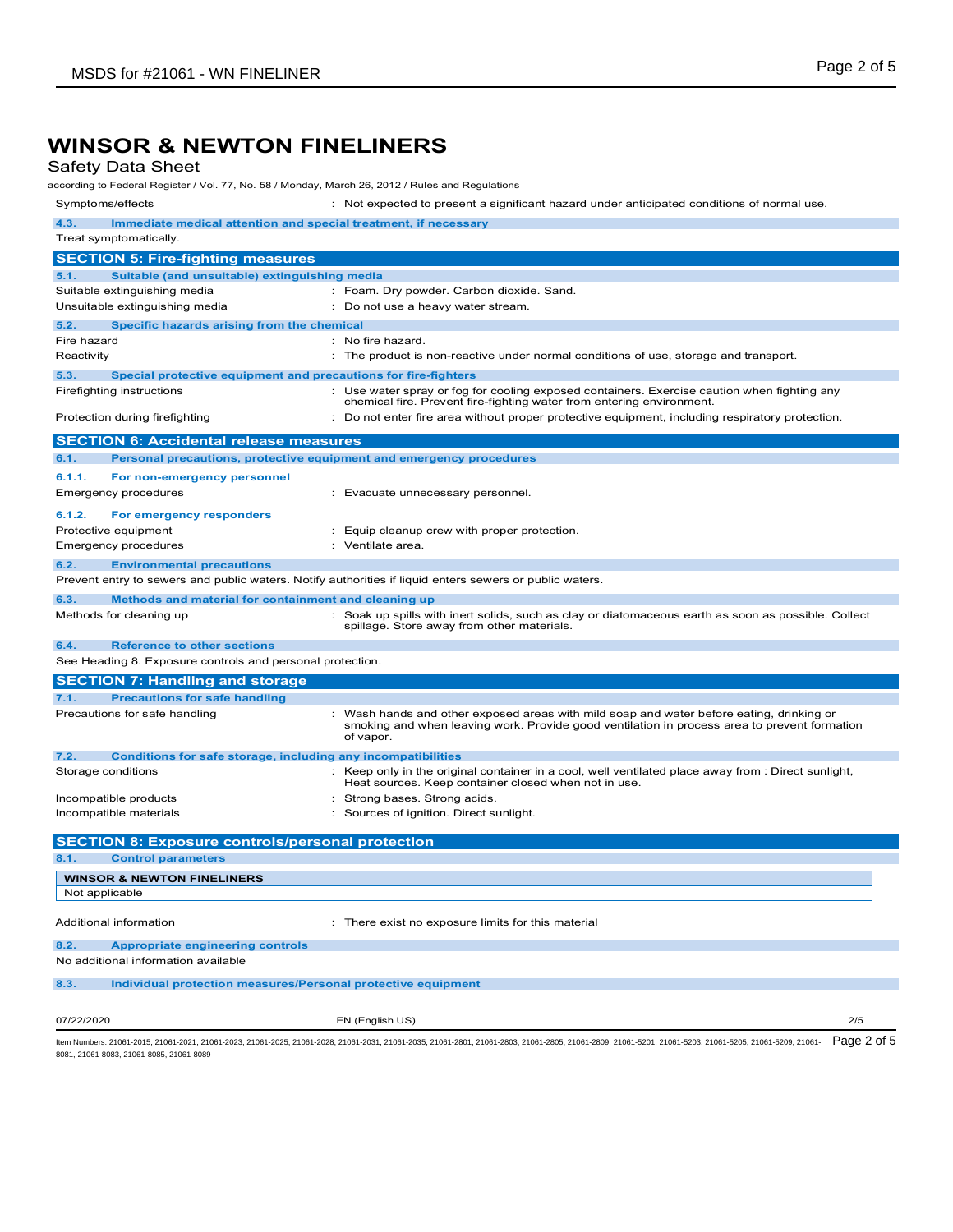## Safety Data Sheet

according to Federal Register / Vol. 77, No. 58 / Monday, March 26, 2012 / Rules and Regulations

#### **Eye protection:**

Avoid contact with eyes

#### **Other information:**

Do not eat, drink or smoke during use. Ensure there is adequate ventilation.

| Information on basic physical and chemical properties<br>9.1.<br>: Liquid<br>Physical state<br>Black, Cool Gray, Indigo and Sepia<br>÷.<br>none to slight<br>Odor threshold<br>No data available<br>$6 - 6$<br>рH<br>$\mathbf 0$<br>Melting point<br>÷.<br>Freezing point<br>No data available<br>÷<br>t.<br>100<br>Boiling point<br>No data available<br>Flash point<br>÷.<br>Relative evaporation rate (butyl acetate=1)<br>No data available<br>Non flammable.<br>Flammability (solid, gas)<br>Vapor pressure<br>No data available<br>Relative vapor density at 20 °C<br>No data available<br>÷<br>Relative density<br>No data available<br>÷<br>Solubility<br>No data available<br>÷.<br>Log Pow<br>No data available<br>٠<br>No data available<br>Auto-ignition temperature<br>÷<br>No data available<br>Decomposition temperature<br>Viscosity, kinematic<br>No data available<br>Viscosity, dynamic<br>No data available<br><b>Explosion limits</b><br>No data available<br><b>Explosive properties</b><br>: No data available<br>No data available<br>Oxidizing properties<br>÷.<br><b>Other information</b><br>9.2.<br>$: 0 \%$<br>VOC content<br><b>SECTION 10: Stability and reactivity</b><br><b>Reactivity</b><br>10.1.<br>The product is non-reactive under normal conditions of use, storage and transport.<br>10.2.<br><b>Chemical stability</b><br>Stable at ambient temperature and under normal conditions of use.<br><b>Possibility of hazardous reactions</b><br>10.3.<br>None under normal use.<br><b>Conditions to avoid</b><br>10.4.<br>Direct sunlight. Extremely high or low temperatures.<br>10.5.<br><b>Incompatible materials</b><br>Strong acids. Strong bases.<br>10.6.<br><b>Hazardous decomposition products</b><br>Carbon monoxide. Carbon dioxide.<br><b>SECTION 11: Toxicological information</b><br>Information on toxicological effects<br>11.1.<br>Acute toxicity (oral)<br>: Not classified<br>07/22/2020<br>3/5<br>EN (English US) | <b>SECTION 9: Physical and chemical properties</b> |  |
|-----------------------------------------------------------------------------------------------------------------------------------------------------------------------------------------------------------------------------------------------------------------------------------------------------------------------------------------------------------------------------------------------------------------------------------------------------------------------------------------------------------------------------------------------------------------------------------------------------------------------------------------------------------------------------------------------------------------------------------------------------------------------------------------------------------------------------------------------------------------------------------------------------------------------------------------------------------------------------------------------------------------------------------------------------------------------------------------------------------------------------------------------------------------------------------------------------------------------------------------------------------------------------------------------------------------------------------------------------------------------------------------------------------------------------------------------------------------------------------------------------------------------------------------------------------------------------------------------------------------------------------------------------------------------------------------------------------------------------------------------------------------------------------------------------------------------------------------------------------------------------------------------------------------------------------------------------------------------------|----------------------------------------------------|--|
|                                                                                                                                                                                                                                                                                                                                                                                                                                                                                                                                                                                                                                                                                                                                                                                                                                                                                                                                                                                                                                                                                                                                                                                                                                                                                                                                                                                                                                                                                                                                                                                                                                                                                                                                                                                                                                                                                                                                                                             |                                                    |  |
|                                                                                                                                                                                                                                                                                                                                                                                                                                                                                                                                                                                                                                                                                                                                                                                                                                                                                                                                                                                                                                                                                                                                                                                                                                                                                                                                                                                                                                                                                                                                                                                                                                                                                                                                                                                                                                                                                                                                                                             |                                                    |  |
|                                                                                                                                                                                                                                                                                                                                                                                                                                                                                                                                                                                                                                                                                                                                                                                                                                                                                                                                                                                                                                                                                                                                                                                                                                                                                                                                                                                                                                                                                                                                                                                                                                                                                                                                                                                                                                                                                                                                                                             |                                                    |  |
|                                                                                                                                                                                                                                                                                                                                                                                                                                                                                                                                                                                                                                                                                                                                                                                                                                                                                                                                                                                                                                                                                                                                                                                                                                                                                                                                                                                                                                                                                                                                                                                                                                                                                                                                                                                                                                                                                                                                                                             |                                                    |  |
|                                                                                                                                                                                                                                                                                                                                                                                                                                                                                                                                                                                                                                                                                                                                                                                                                                                                                                                                                                                                                                                                                                                                                                                                                                                                                                                                                                                                                                                                                                                                                                                                                                                                                                                                                                                                                                                                                                                                                                             |                                                    |  |
|                                                                                                                                                                                                                                                                                                                                                                                                                                                                                                                                                                                                                                                                                                                                                                                                                                                                                                                                                                                                                                                                                                                                                                                                                                                                                                                                                                                                                                                                                                                                                                                                                                                                                                                                                                                                                                                                                                                                                                             |                                                    |  |
|                                                                                                                                                                                                                                                                                                                                                                                                                                                                                                                                                                                                                                                                                                                                                                                                                                                                                                                                                                                                                                                                                                                                                                                                                                                                                                                                                                                                                                                                                                                                                                                                                                                                                                                                                                                                                                                                                                                                                                             |                                                    |  |
|                                                                                                                                                                                                                                                                                                                                                                                                                                                                                                                                                                                                                                                                                                                                                                                                                                                                                                                                                                                                                                                                                                                                                                                                                                                                                                                                                                                                                                                                                                                                                                                                                                                                                                                                                                                                                                                                                                                                                                             |                                                    |  |
|                                                                                                                                                                                                                                                                                                                                                                                                                                                                                                                                                                                                                                                                                                                                                                                                                                                                                                                                                                                                                                                                                                                                                                                                                                                                                                                                                                                                                                                                                                                                                                                                                                                                                                                                                                                                                                                                                                                                                                             |                                                    |  |
|                                                                                                                                                                                                                                                                                                                                                                                                                                                                                                                                                                                                                                                                                                                                                                                                                                                                                                                                                                                                                                                                                                                                                                                                                                                                                                                                                                                                                                                                                                                                                                                                                                                                                                                                                                                                                                                                                                                                                                             |                                                    |  |
|                                                                                                                                                                                                                                                                                                                                                                                                                                                                                                                                                                                                                                                                                                                                                                                                                                                                                                                                                                                                                                                                                                                                                                                                                                                                                                                                                                                                                                                                                                                                                                                                                                                                                                                                                                                                                                                                                                                                                                             |                                                    |  |
|                                                                                                                                                                                                                                                                                                                                                                                                                                                                                                                                                                                                                                                                                                                                                                                                                                                                                                                                                                                                                                                                                                                                                                                                                                                                                                                                                                                                                                                                                                                                                                                                                                                                                                                                                                                                                                                                                                                                                                             |                                                    |  |
|                                                                                                                                                                                                                                                                                                                                                                                                                                                                                                                                                                                                                                                                                                                                                                                                                                                                                                                                                                                                                                                                                                                                                                                                                                                                                                                                                                                                                                                                                                                                                                                                                                                                                                                                                                                                                                                                                                                                                                             |                                                    |  |
|                                                                                                                                                                                                                                                                                                                                                                                                                                                                                                                                                                                                                                                                                                                                                                                                                                                                                                                                                                                                                                                                                                                                                                                                                                                                                                                                                                                                                                                                                                                                                                                                                                                                                                                                                                                                                                                                                                                                                                             |                                                    |  |
|                                                                                                                                                                                                                                                                                                                                                                                                                                                                                                                                                                                                                                                                                                                                                                                                                                                                                                                                                                                                                                                                                                                                                                                                                                                                                                                                                                                                                                                                                                                                                                                                                                                                                                                                                                                                                                                                                                                                                                             |                                                    |  |
|                                                                                                                                                                                                                                                                                                                                                                                                                                                                                                                                                                                                                                                                                                                                                                                                                                                                                                                                                                                                                                                                                                                                                                                                                                                                                                                                                                                                                                                                                                                                                                                                                                                                                                                                                                                                                                                                                                                                                                             |                                                    |  |
|                                                                                                                                                                                                                                                                                                                                                                                                                                                                                                                                                                                                                                                                                                                                                                                                                                                                                                                                                                                                                                                                                                                                                                                                                                                                                                                                                                                                                                                                                                                                                                                                                                                                                                                                                                                                                                                                                                                                                                             |                                                    |  |
|                                                                                                                                                                                                                                                                                                                                                                                                                                                                                                                                                                                                                                                                                                                                                                                                                                                                                                                                                                                                                                                                                                                                                                                                                                                                                                                                                                                                                                                                                                                                                                                                                                                                                                                                                                                                                                                                                                                                                                             |                                                    |  |
|                                                                                                                                                                                                                                                                                                                                                                                                                                                                                                                                                                                                                                                                                                                                                                                                                                                                                                                                                                                                                                                                                                                                                                                                                                                                                                                                                                                                                                                                                                                                                                                                                                                                                                                                                                                                                                                                                                                                                                             |                                                    |  |
|                                                                                                                                                                                                                                                                                                                                                                                                                                                                                                                                                                                                                                                                                                                                                                                                                                                                                                                                                                                                                                                                                                                                                                                                                                                                                                                                                                                                                                                                                                                                                                                                                                                                                                                                                                                                                                                                                                                                                                             |                                                    |  |
|                                                                                                                                                                                                                                                                                                                                                                                                                                                                                                                                                                                                                                                                                                                                                                                                                                                                                                                                                                                                                                                                                                                                                                                                                                                                                                                                                                                                                                                                                                                                                                                                                                                                                                                                                                                                                                                                                                                                                                             |                                                    |  |
|                                                                                                                                                                                                                                                                                                                                                                                                                                                                                                                                                                                                                                                                                                                                                                                                                                                                                                                                                                                                                                                                                                                                                                                                                                                                                                                                                                                                                                                                                                                                                                                                                                                                                                                                                                                                                                                                                                                                                                             |                                                    |  |
|                                                                                                                                                                                                                                                                                                                                                                                                                                                                                                                                                                                                                                                                                                                                                                                                                                                                                                                                                                                                                                                                                                                                                                                                                                                                                                                                                                                                                                                                                                                                                                                                                                                                                                                                                                                                                                                                                                                                                                             |                                                    |  |
|                                                                                                                                                                                                                                                                                                                                                                                                                                                                                                                                                                                                                                                                                                                                                                                                                                                                                                                                                                                                                                                                                                                                                                                                                                                                                                                                                                                                                                                                                                                                                                                                                                                                                                                                                                                                                                                                                                                                                                             |                                                    |  |
|                                                                                                                                                                                                                                                                                                                                                                                                                                                                                                                                                                                                                                                                                                                                                                                                                                                                                                                                                                                                                                                                                                                                                                                                                                                                                                                                                                                                                                                                                                                                                                                                                                                                                                                                                                                                                                                                                                                                                                             |                                                    |  |
|                                                                                                                                                                                                                                                                                                                                                                                                                                                                                                                                                                                                                                                                                                                                                                                                                                                                                                                                                                                                                                                                                                                                                                                                                                                                                                                                                                                                                                                                                                                                                                                                                                                                                                                                                                                                                                                                                                                                                                             |                                                    |  |
|                                                                                                                                                                                                                                                                                                                                                                                                                                                                                                                                                                                                                                                                                                                                                                                                                                                                                                                                                                                                                                                                                                                                                                                                                                                                                                                                                                                                                                                                                                                                                                                                                                                                                                                                                                                                                                                                                                                                                                             |                                                    |  |
|                                                                                                                                                                                                                                                                                                                                                                                                                                                                                                                                                                                                                                                                                                                                                                                                                                                                                                                                                                                                                                                                                                                                                                                                                                                                                                                                                                                                                                                                                                                                                                                                                                                                                                                                                                                                                                                                                                                                                                             |                                                    |  |
|                                                                                                                                                                                                                                                                                                                                                                                                                                                                                                                                                                                                                                                                                                                                                                                                                                                                                                                                                                                                                                                                                                                                                                                                                                                                                                                                                                                                                                                                                                                                                                                                                                                                                                                                                                                                                                                                                                                                                                             |                                                    |  |
|                                                                                                                                                                                                                                                                                                                                                                                                                                                                                                                                                                                                                                                                                                                                                                                                                                                                                                                                                                                                                                                                                                                                                                                                                                                                                                                                                                                                                                                                                                                                                                                                                                                                                                                                                                                                                                                                                                                                                                             |                                                    |  |
|                                                                                                                                                                                                                                                                                                                                                                                                                                                                                                                                                                                                                                                                                                                                                                                                                                                                                                                                                                                                                                                                                                                                                                                                                                                                                                                                                                                                                                                                                                                                                                                                                                                                                                                                                                                                                                                                                                                                                                             |                                                    |  |
|                                                                                                                                                                                                                                                                                                                                                                                                                                                                                                                                                                                                                                                                                                                                                                                                                                                                                                                                                                                                                                                                                                                                                                                                                                                                                                                                                                                                                                                                                                                                                                                                                                                                                                                                                                                                                                                                                                                                                                             |                                                    |  |
|                                                                                                                                                                                                                                                                                                                                                                                                                                                                                                                                                                                                                                                                                                                                                                                                                                                                                                                                                                                                                                                                                                                                                                                                                                                                                                                                                                                                                                                                                                                                                                                                                                                                                                                                                                                                                                                                                                                                                                             |                                                    |  |
|                                                                                                                                                                                                                                                                                                                                                                                                                                                                                                                                                                                                                                                                                                                                                                                                                                                                                                                                                                                                                                                                                                                                                                                                                                                                                                                                                                                                                                                                                                                                                                                                                                                                                                                                                                                                                                                                                                                                                                             |                                                    |  |
|                                                                                                                                                                                                                                                                                                                                                                                                                                                                                                                                                                                                                                                                                                                                                                                                                                                                                                                                                                                                                                                                                                                                                                                                                                                                                                                                                                                                                                                                                                                                                                                                                                                                                                                                                                                                                                                                                                                                                                             |                                                    |  |
|                                                                                                                                                                                                                                                                                                                                                                                                                                                                                                                                                                                                                                                                                                                                                                                                                                                                                                                                                                                                                                                                                                                                                                                                                                                                                                                                                                                                                                                                                                                                                                                                                                                                                                                                                                                                                                                                                                                                                                             |                                                    |  |
|                                                                                                                                                                                                                                                                                                                                                                                                                                                                                                                                                                                                                                                                                                                                                                                                                                                                                                                                                                                                                                                                                                                                                                                                                                                                                                                                                                                                                                                                                                                                                                                                                                                                                                                                                                                                                                                                                                                                                                             |                                                    |  |
|                                                                                                                                                                                                                                                                                                                                                                                                                                                                                                                                                                                                                                                                                                                                                                                                                                                                                                                                                                                                                                                                                                                                                                                                                                                                                                                                                                                                                                                                                                                                                                                                                                                                                                                                                                                                                                                                                                                                                                             |                                                    |  |
|                                                                                                                                                                                                                                                                                                                                                                                                                                                                                                                                                                                                                                                                                                                                                                                                                                                                                                                                                                                                                                                                                                                                                                                                                                                                                                                                                                                                                                                                                                                                                                                                                                                                                                                                                                                                                                                                                                                                                                             |                                                    |  |
|                                                                                                                                                                                                                                                                                                                                                                                                                                                                                                                                                                                                                                                                                                                                                                                                                                                                                                                                                                                                                                                                                                                                                                                                                                                                                                                                                                                                                                                                                                                                                                                                                                                                                                                                                                                                                                                                                                                                                                             |                                                    |  |
|                                                                                                                                                                                                                                                                                                                                                                                                                                                                                                                                                                                                                                                                                                                                                                                                                                                                                                                                                                                                                                                                                                                                                                                                                                                                                                                                                                                                                                                                                                                                                                                                                                                                                                                                                                                                                                                                                                                                                                             |                                                    |  |
|                                                                                                                                                                                                                                                                                                                                                                                                                                                                                                                                                                                                                                                                                                                                                                                                                                                                                                                                                                                                                                                                                                                                                                                                                                                                                                                                                                                                                                                                                                                                                                                                                                                                                                                                                                                                                                                                                                                                                                             |                                                    |  |
|                                                                                                                                                                                                                                                                                                                                                                                                                                                                                                                                                                                                                                                                                                                                                                                                                                                                                                                                                                                                                                                                                                                                                                                                                                                                                                                                                                                                                                                                                                                                                                                                                                                                                                                                                                                                                                                                                                                                                                             |                                                    |  |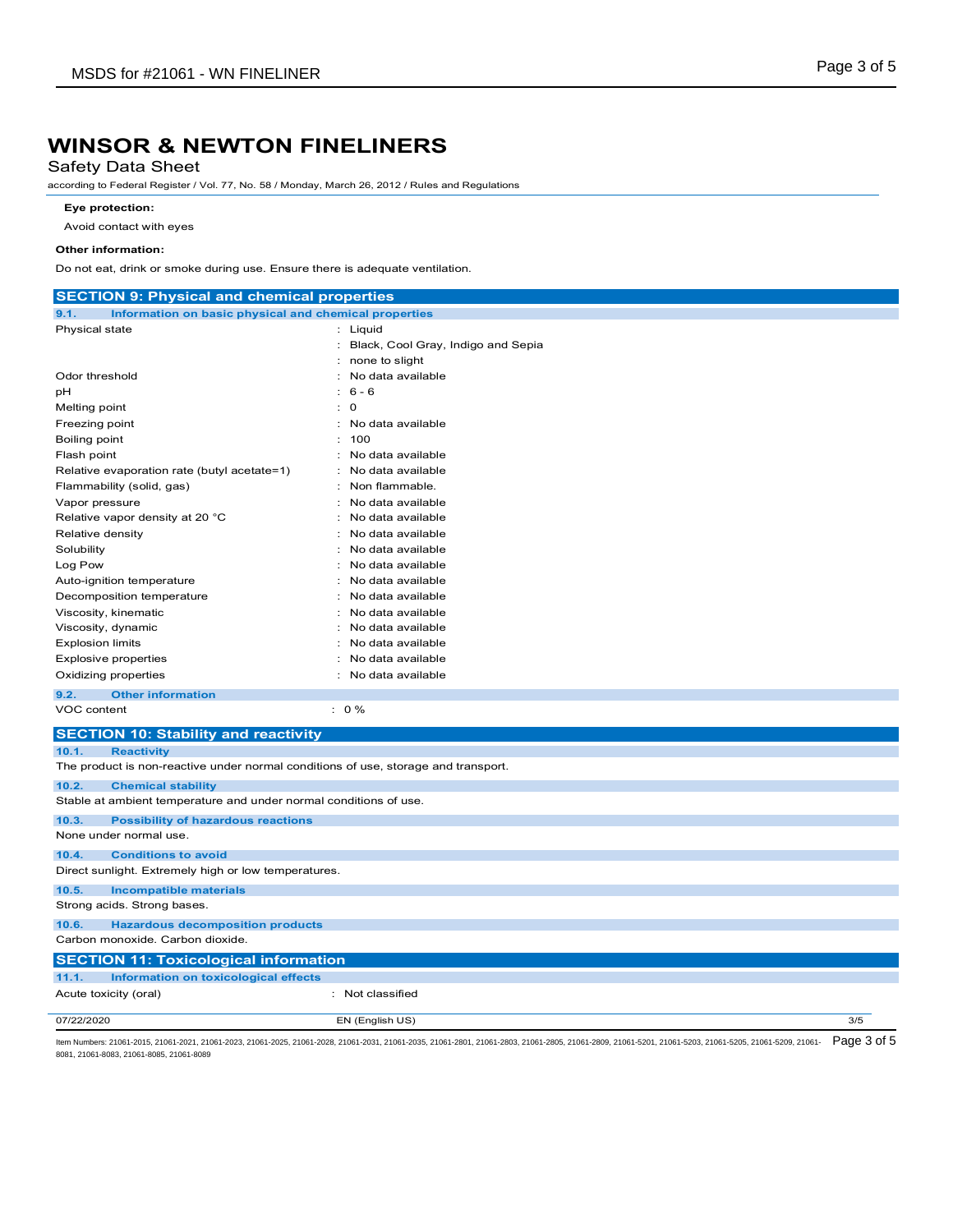## Safety Data Sheet

according to Federal Register / Vol. 77, No. 58 / Monday, March 26, 2012 / Rules and Regulations

| Acute toxicity (dermal)                                | : Not classified                                                                           |
|--------------------------------------------------------|--------------------------------------------------------------------------------------------|
| Acute toxicity (inhalation)                            | : Not classified                                                                           |
| Skin corrosion/irritation                              | : Not classified                                                                           |
|                                                        | pH: 6 - 6                                                                                  |
| Serious eye damage/irritation                          | : Not classified                                                                           |
|                                                        | pH: 6 - 6                                                                                  |
| Respiratory or skin sensitization                      | : Not classified                                                                           |
| Germ cell mutagenicity                                 | : Not classified                                                                           |
| Carcinogenicity                                        | : Not classified                                                                           |
| Reproductive toxicity                                  | : Not classified                                                                           |
| STOT-single exposure                                   | : Not classified                                                                           |
| STOT-repeated exposure                                 | : Not classified                                                                           |
| Aspiration hazard                                      | : Not classified                                                                           |
| Viscosity, kinematic                                   | : No data available                                                                        |
| Potential Adverse human health effects and<br>symptoms | : Based on available data, the classification criteria are not met.                        |
| Symptoms/effects                                       | : Not expected to present a significant hazard under anticipated conditions of normal use. |
|                                                        |                                                                                            |

### **SECTION 12: Ecological information 12.1. Toxicity**

```
No additional information available
```

| 12.2.<br><b>Persistence and degradability</b> |                  |
|-----------------------------------------------|------------------|
| <b>WINSOR &amp; NEWTON FINELINERS</b>         |                  |
| Persistence and degradability                 | Not established. |
| <b>WINSOR &amp; NEWTON FINELINERS</b>         |                  |
| Persistence and degradability                 | Not established. |
| 12.3.<br><b>Bioaccumulative potential</b>     |                  |
| <b>WINSOR &amp; NEWTON FINELINERS</b>         |                  |
| Bioaccumulative potential                     | Not established. |
| <b>WINSOR &amp; NEWTON FINELINERS</b>         |                  |
| Bioaccumulative potential                     | Not established. |
| 12.4.<br><b>Mobility in soil</b>              |                  |
| No additional information available           |                  |

#### **12.5. Other adverse effects**

Other information **in the environment.** The environment of the environment.

| <b>SECTION 13: Disposal considerations</b>                              |                                                                                                              |
|-------------------------------------------------------------------------|--------------------------------------------------------------------------------------------------------------|
| 13.1.<br><b>Disposal methods</b>                                        |                                                                                                              |
| Product/Packaging disposal recommendations<br>Ecology - waste materials | Dispose in a safe manner in accordance with local/national regulations.<br>Avoid release to the environment. |
| <b>SECTION 14: Transport information</b>                                |                                                                                                              |

#### **Department of Transportation (DOT)**

In accordance with DOT

Not regulated

07/22/2020 EN (English US) 4/5